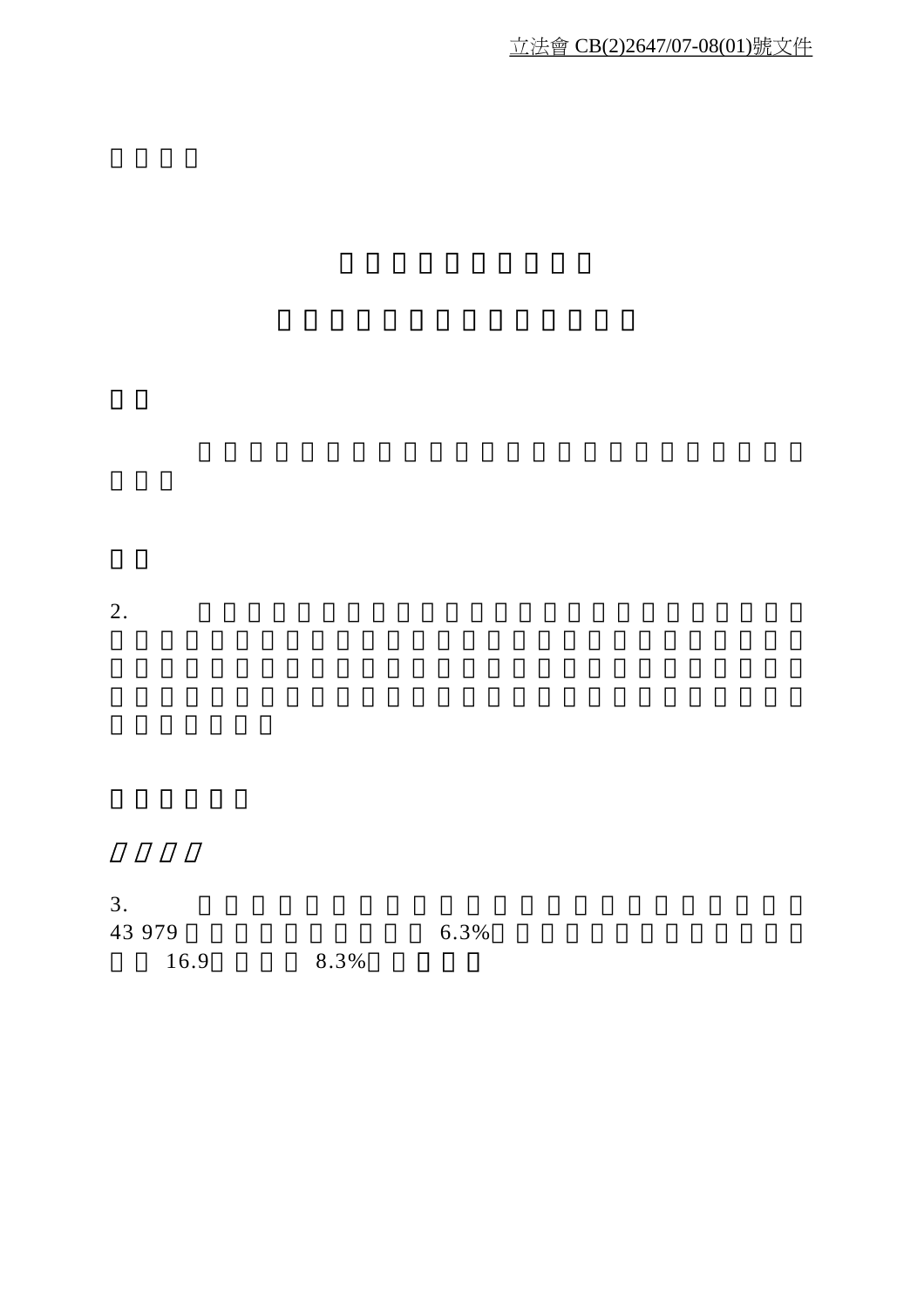| 2002   | 2003   | 2004   | 2005   | 2006   | 2007<br>2006         |
|--------|--------|--------|--------|--------|----------------------|
| 210    | 171    | 187    | 187    | 187    | 172<br>$(-8.0\%)$    |
| 46813  | 41851  | 43 838 | 44 080 | 46750  | 43 807<br>$(-6.3\%)$ |
| 47 023 | 42 022 | 44 025 | 44 267 | 46 937 | 43 979<br>$(-6.3\%)$ |
| 19.2   | 17.7   | 18.1   | 17.8   | 18.4   | 16.9<br>$(-8.3\%)$   |

 $4.$ 

5. 在二零零七年 各行業的工業意外數字為 16 117 宗,較

 $6.8\%$  $31.5$   $29.3$   $6.9\%$ 

| 2002    | 2003   | 2004   | 2005  | 2006    | 2007<br>2006         |
|---------|--------|--------|-------|---------|----------------------|
| 25      | 28     | 24     | 29    | 26      | 25<br>$(-3.8\%)$     |
| 22 4 28 | 17 221 | 17 509 | 16888 | 17 260  | 16 092<br>$(-6.8\%)$ |
| 22 453  | 17 249 | 17 533 | 16917 | 17 28 6 | 16 117<br>$(-6.8\%)$ |
| 37.4    | 31.3   | 31.5   | 30.6  | 31.5    | 29.3<br>$(-6.9\%)$   |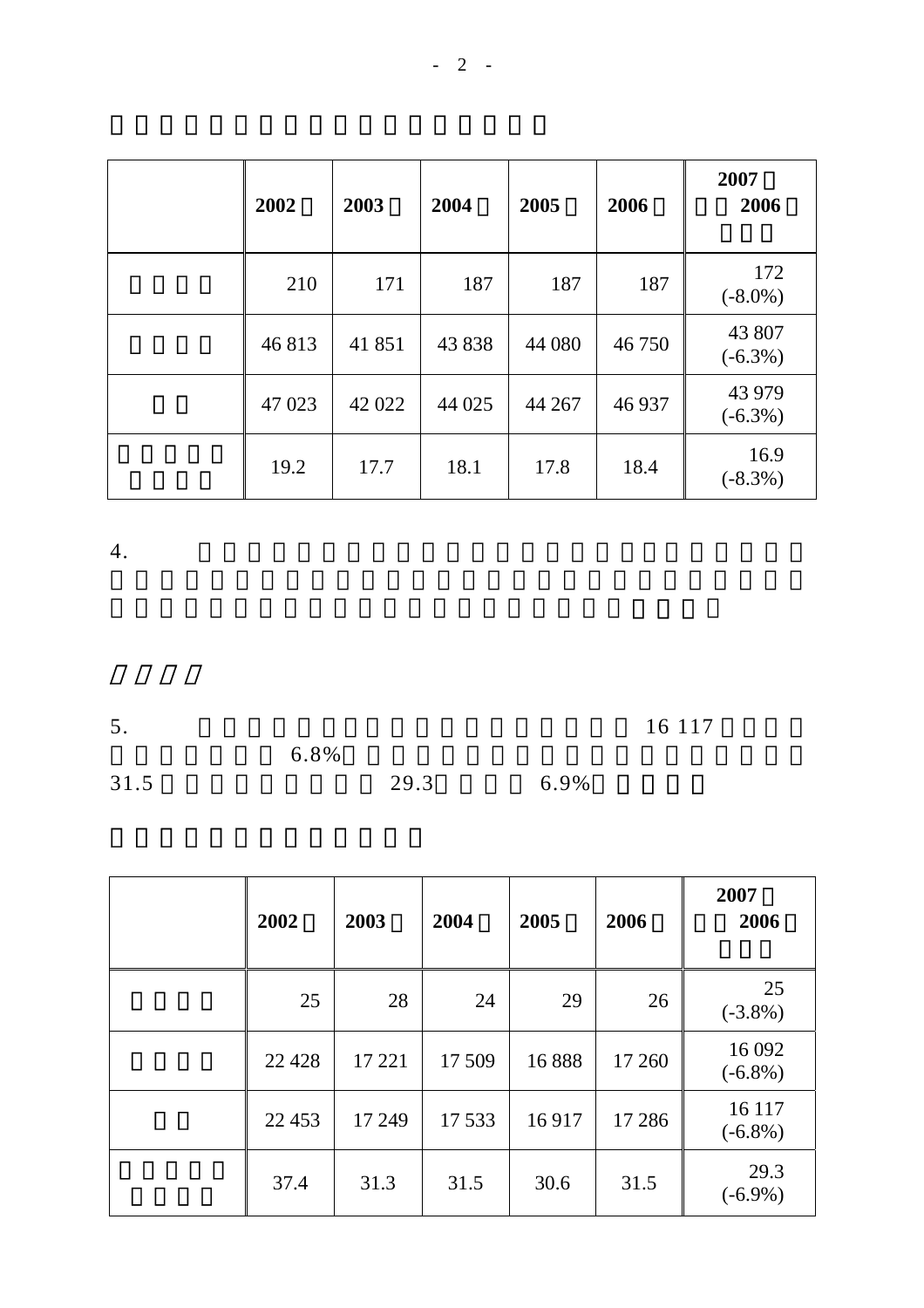

| 2002    | 2003    | 2004 | 2005    | 2006    | 2007<br>2006           |
|---------|---------|------|---------|---------|------------------------|
| 24      | 25      | 17   | 25      | 16      | 19<br>$(+18.8\%)$      |
| 6 2 1 5 | 4 3 4 2 | 3816 | 3 5 2 3 | 3 3 8 4 | 3 0 2 3<br>$(-10.7\%)$ |
| 6 2 3 9 | 4 3 6 7 | 3833 | 3 5 4 8 | 3 400   | 3 0 4 2<br>$(-10.5\%)$ |
| 85.2    | 68.1    | 60.3 | 59.9    | 64.3    | 60.6<br>$(-5.8\%)$     |

8.  $19$ 

 $9 \hspace{2.5cm} 3$  $\sim$  2  $\sim$  2  $1 \hspace{2.5cm} 1 \hspace{2.5cm} 1$  $587$ 19.3% 584 19.2% 507 16.7%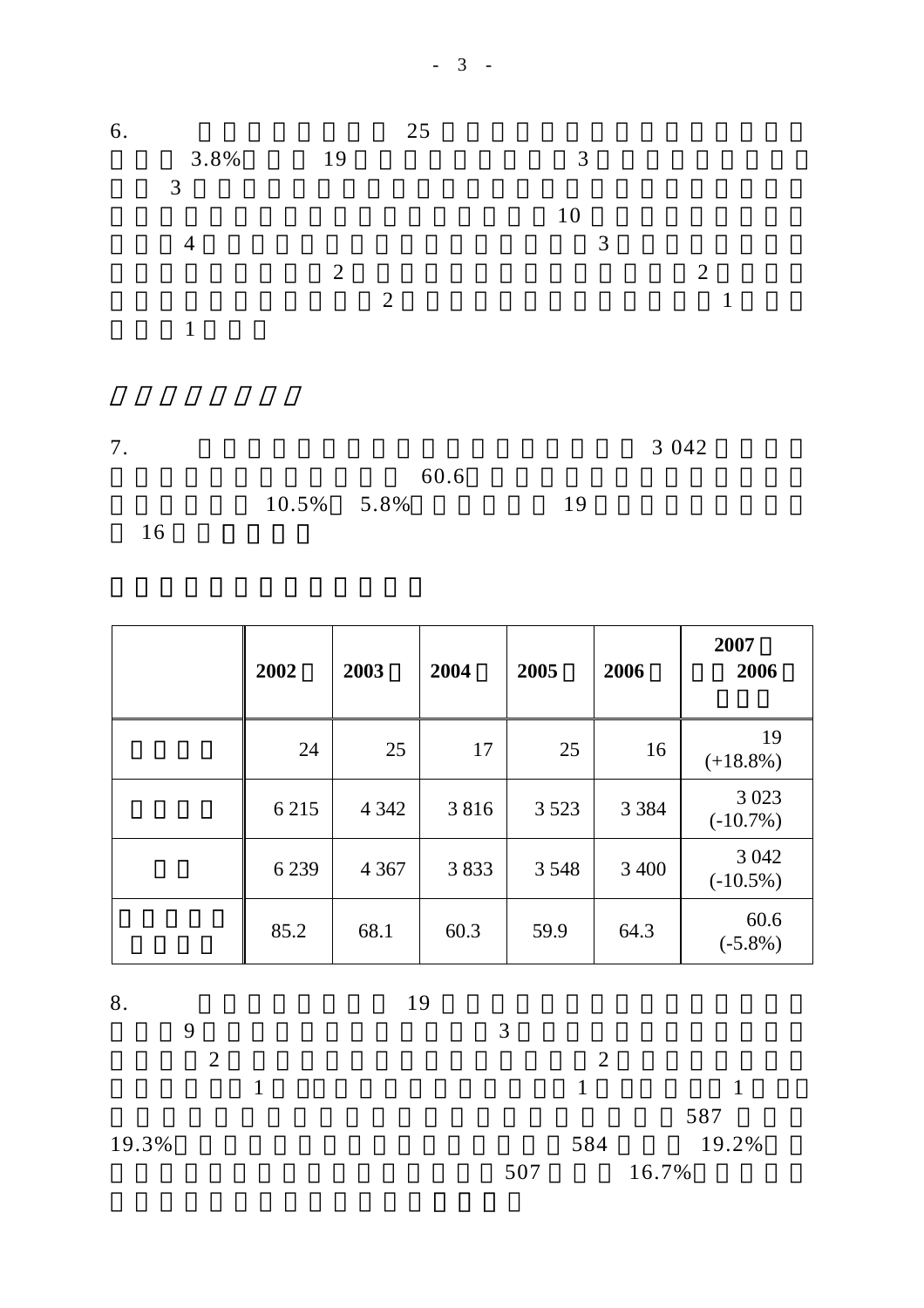9.  $\blacksquare$ 

|      | 9 2 9 4 |      | 8 8 7 6 |
|------|---------|------|---------|
| 4.5% |         | 47.2 | 43.5    |
| 7.8% |         |      |         |

| 2002             | 2003           | 2004             | 2005             | 2006     | 2007<br>2006          |
|------------------|----------------|------------------|------------------|----------|-----------------------|
| $\boldsymbol{0}$ | $\overline{0}$ | $\boldsymbol{0}$ | $\boldsymbol{0}$ | $\theta$ | $\theta$<br>$(---)$   |
| 10 149           | 8 5 2 7        | 9410             | 8 9 0 2          | 9 2 9 4  | 8 8 7 6<br>$(-4.5\%)$ |
| 10 149           | 8 5 2 7        | 9410             | 8 9 0 2          | 9 2 9 4  | 8876<br>$(-4.5\%)$    |
| 54.7             | 49.6           | 51.5             | 47.3             | 47.2     | 43.5<br>$(-7.8\%)$    |

 $10.$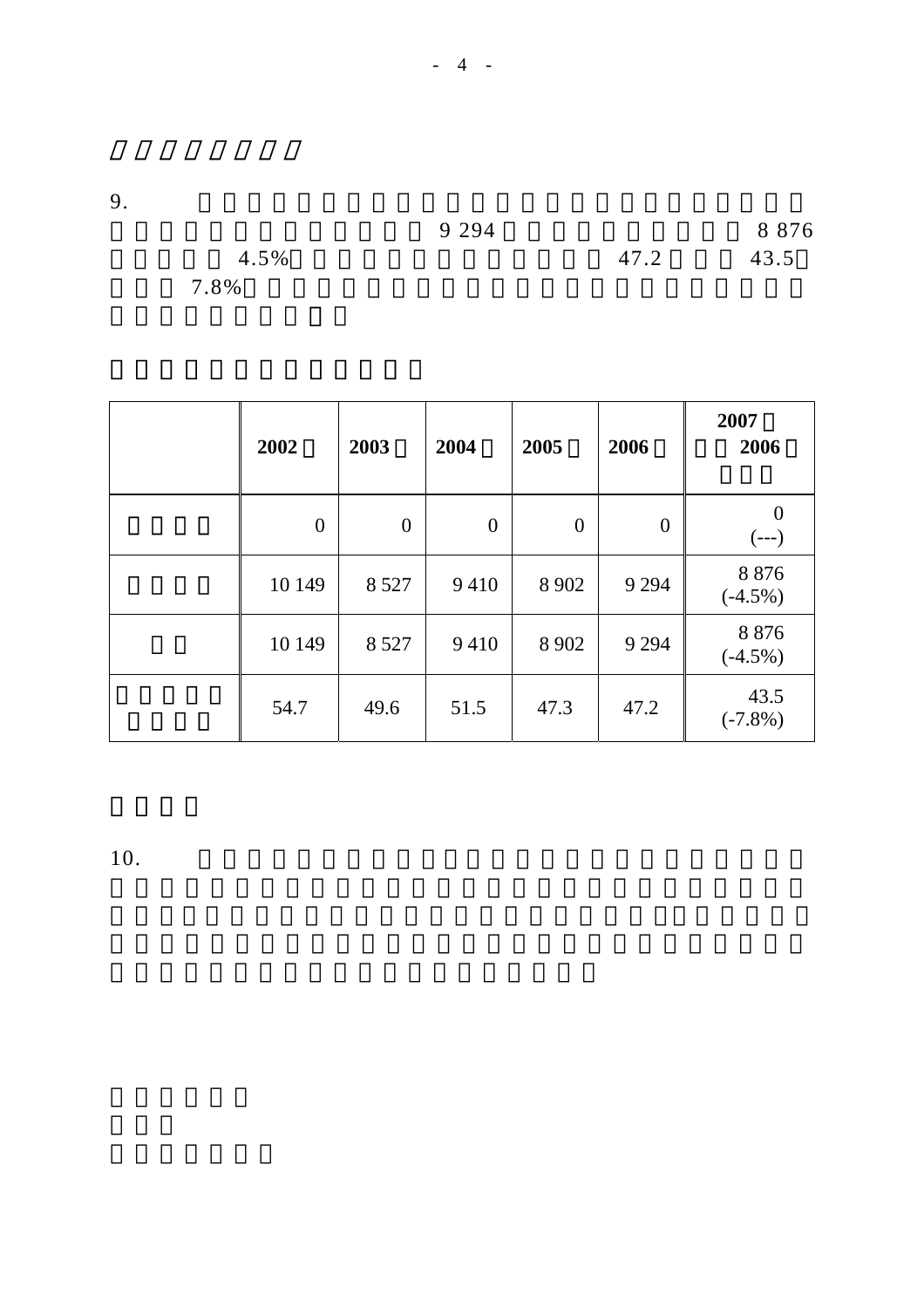### **Occupational Injuries in All Workplaces in 2007 - analysed by Major Economic Activity -**

## 二零零七年所有工作地點之職業傷亡個案以主要經濟行業分析

| Major Economic Activity<br>主要經濟行業                                                                         |                              | 2006<br>二零零六年    |       | 2007<br>二零零七年  |       | Change<br>增減 | Percentage<br>Change<br>增減率 |
|-----------------------------------------------------------------------------------------------------------|------------------------------|------------------|-------|----------------|-------|--------------|-----------------------------|
| Agriculture and Fishing                                                                                   | 漁農業                          | 162              |       | 176            |       | 14           | 8.6%                        |
| Mining and Quarrying                                                                                      | 採礦及採石業                       | $\boldsymbol{0}$ |       | $\overline{0}$ |       | $\theta$     | n.a.                        |
| Manufacturing                                                                                             | 製造業                          | 4 2 2 8          | (21)  | 3 9 6 7        | (21)  | $-261$       | $-6.2%$                     |
| <b>Electricity</b> and Gas                                                                                | 電力及燃氣業                       | 50               |       | 33             | (1)   | $-17$        | $-34.0%$                    |
| Construction                                                                                              | 建造業                          | 3 4 9 9          | (20)  | 3 1 3 5        | (37)  | $-364$       | $-10.4%$                    |
| Wholesale & Retail Trades,<br><b>Restaurants and Hotels</b>                                               | 批發、零售、飲食及酒店業                 | 14 6 65          | (26)  | 13 916         | (16)  | $-749$       | $-5.1\%$                    |
| Transport & Related Services,<br>Storage and Communication                                                | 運輸及有關行業、倉庫<br>及通訊業           | 5 4 9 1          | (29)  | 5 0 23         | (26)  | $-468$       | $-8.5%$                     |
| Financing, Insurance, Real<br><b>Estate and Business Services</b><br>(including Import & Export<br>Trade) | 金融、保險、地產及商用服<br>務業(包括進出口貿易業) | 5911             | (55)  | 5 7 7 2        | (46)  | $-139$       | $-2.4%$                     |
| Community, Social & Personal<br>Services                                                                  | 社區、社會及個人服務業                  | 12 9 21          | (36)  | 11953          | (25)  | $-968$       | $-7.5\%$                    |
| Activities not adequately defined 未能介定之行業                                                                 |                              | 10               |       | 4              |       | $-6$         | $-60.0\%$                   |
| <b>TOTAL</b>                                                                                              | 總數                           | 46 937           | (187) | 43 979         | (172) | $-2958$      | $-6.3%$                     |

Notes:

1. Occupational injuries (including industrial accidents) are injury cases arising from work accidents, resulting in death or incapacity for work of over three consecutive days, and reported under the Employees' Compensation Ordinance. Since 1.1.1998, Labour Department has used the date o occurrence of an injury as the basis for computing work injury statistics instead of the date of reporting in order to reflect more accurately the number of work injuries occurring in the year.

2. Figures in brackets denote the number of fatalities.

3. The above injury figures are recorded as at 31 March 2008.

4. "n.a." means not applicable

註釋:

1. 職業傷亡個案是指根據《僱員補償條例》呈報由工作意外引致死亡或失去工作能力連續3天以上的受傷個案(包括工業意外個案)。 由1998年1月1日開始,勞工處採用個案發生日期替代個案呈報日期作爲編算工作傷亡統計數據的基礎,以便更準確地反映所述 時段內發生的工傷個案。

2. 括號內的數字顯示死亡人數。

3. 上列傷亡數字為截至2008年3月31日所紀錄的數字。

4. "n.a." 是指不適用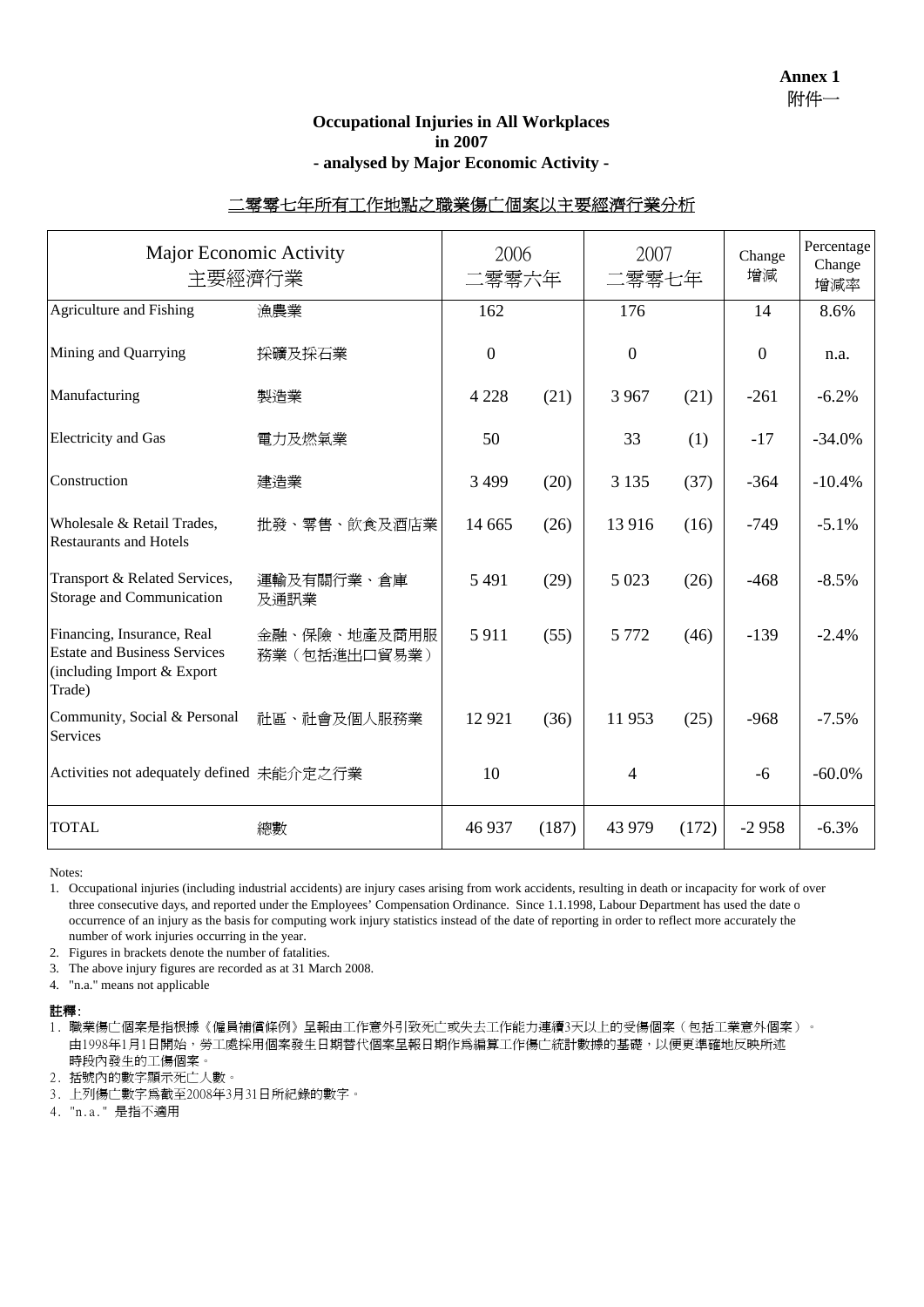**Annex 2** 附件二

# **Industrial Accidents in Construction Industry in 2007 - analysed by Type of Accident -**

# 二零零七年建造業之工業意外個案以意外類別分析

| Type of Accident<br>意外類別                                        |                          |                | 2006<br>二零零六年 | 2007<br>二零零七年  |      | Change<br>增減   |
|-----------------------------------------------------------------|--------------------------|----------------|---------------|----------------|------|----------------|
| Trapped in or between objects                                   | 受困於物件之內或物件之間             | 99             | (1)           | 65             | (2)  | $-34$          |
| Injured whilst lifting or carrying                              | 提舉或搬運物件時受傷               | 536            |               | 587            |      | 51             |
| Slip, trip or fall on same level                                | 滑倒、絆倒或在同一高度跌倒            | 603            |               | 507            |      | $-96$          |
| Fall of person from height                                      | 人體從高處墮下                  | 405            | (9)           | 360            | (9)  | $-45$          |
| Striking against fixed or stationary<br>object                  | 與固定或不動的物件碰撞              | 382            |               | 318            |      | $-64$          |
| Striking against or struck by moving 被移動物件或與移動物件碰撞<br>object    |                          | 605            | (1)           | 584            |      | $-21$          |
| Stepping on object                                              | 踏在物件上                    | 37             |               | 32             |      | $-5$           |
| Exposure to or contact with harmful 暴露於有害物質中或接觸有害物<br>substance | 質                        | 20             |               | 20             |      | $\overline{0}$ |
| Contact with electricity or electric<br>discharge               | 觸電或接觸放出的電流               | 14             |               | 10             | (1)  | - 4            |
| Trapped by collapsing or<br>overturning object                  | 受困於倒塌或翻側的物件              | 5              | (1)           | 13             | (2)  | 8              |
| Struck by falling object                                        | 遭墮下的物件撞擊                 | 131            | (1)           | 114            | (3)  | $-17$          |
| Struck by moving vehicle                                        | 遭移動中的車輛撞倒                | 33             |               | 31             | (1)  | $-2$           |
| Contact with moving machinery or<br>object being machined       | 觸及開動中的機器或觸及以機器<br>製造中的物件 | 234            |               | 197            |      | $-37$          |
| Drowning                                                        | 遇溺                       | $\overline{0}$ |               | 1              | (1)  | 1              |
| Exposure to fire                                                | 火警燒傷                     | 16             |               | 12             |      | - 4            |
| Exposure to explosion                                           | 爆炸受傷                     | 3              |               | $\overline{2}$ |      | $-1$           |
| Injured by hand tool                                            | 被手工具所傷                   | 225            |               | 155            |      | $-70$          |
| Injured by fall of ground                                       | 泥土傾瀉受傷                   | $\mathbf{0}$   |               | 1              |      | $\mathbf{1}$   |
| Asphyxiation                                                    | 窒息                       | 3              | (3)           | $\overline{0}$ |      | $-3$           |
| Contact with hot surface or                                     | 觸及灼熱表面或物質                | 20             |               | 17             |      | $-3$           |
| Injured by animal                                               | 被動物所傷                    | 3              |               | 1              |      | $-2$           |
| Injured in workplace violence                                   | 於工作場所暴力事件中受傷             | $\overline{0}$ |               | $\overline{0}$ |      | $\overline{0}$ |
| Others                                                          | 其他類別                     | 26             |               | 15             |      | $-11$          |
| Total                                                           | 總計                       | 3 400          | (16)          | 3 042          | (19) | $-358$         |

Notes:

1. Industrial accidents refer to injuries and deaths arising from industrial activities in industrial undertakings as defined under the Factories and Industrial Undertakings Ordinance. Since 1.1.1998, Labour Department has used the date of occurrence of an injury as the basis for computing work injury statistics instead of the date of reporting in order to reflect more accurately the number of work injuries occurring in the year.

2. Figures in brackets denote the number of fatalities.

3. The above accident figures are recorded as at 31 March 2008.

#### 註釋**:**

- 1. 工業意外是指在《工廠及工業經營條例》所界定的工業經營內發生的受傷或死亡意外,而這些意外是因工業活動而引致的。 由1998年1月1日開始,勞工處採用個案發生日期替代個案呈報日期作為編算工作傷亡統計數據的基礎,以便更準確地反映所述 時段內發生的工傷個案。
- 2. 括號內的數字顯示死亡人數。

3. 上列意外數字為截至2008年3月31日所紀錄的數字。